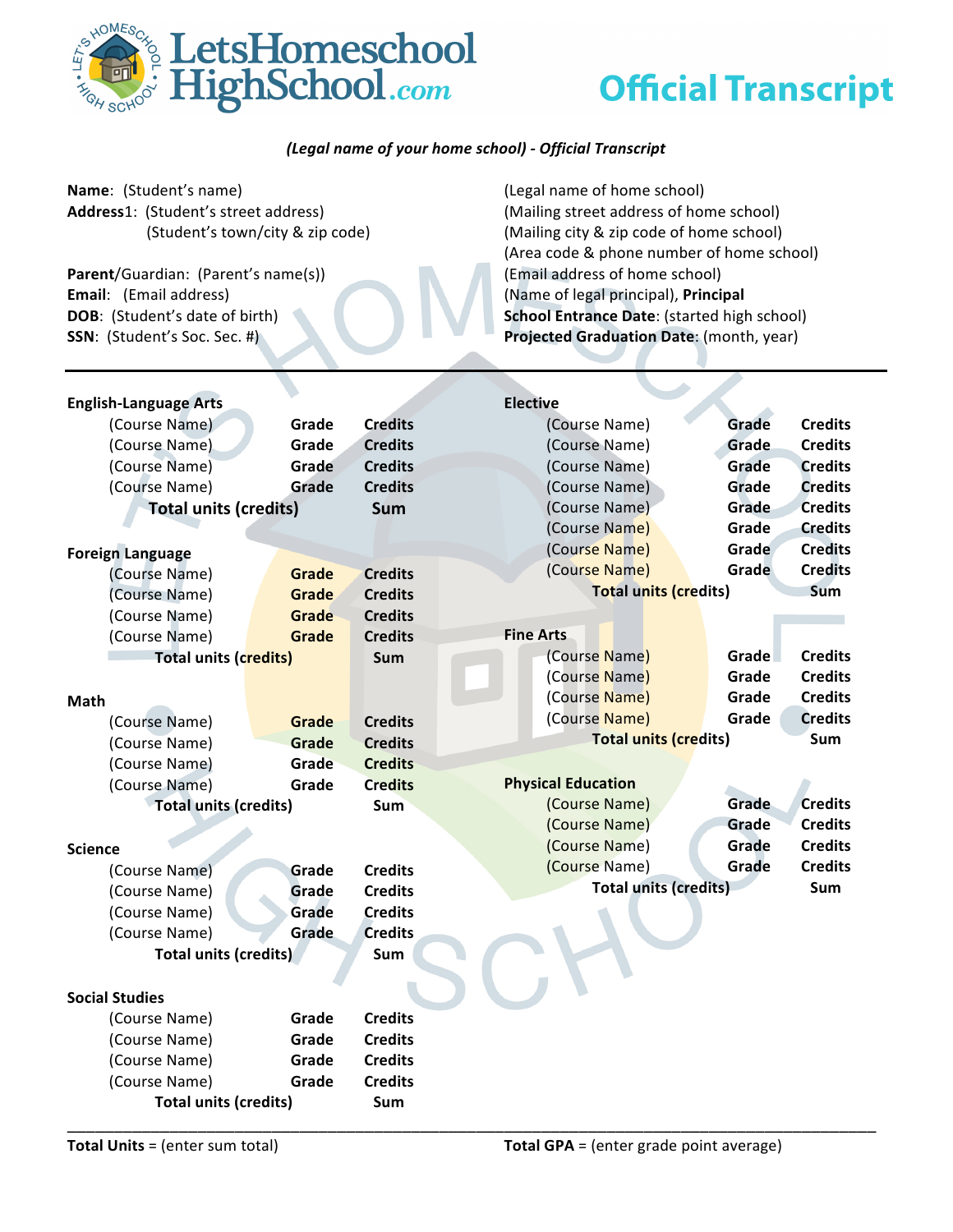

| <b>Grading Scale</b> |               |              |                |               |                 |                        |
|----------------------|---------------|--------------|----------------|---------------|-----------------|------------------------|
| $A+98(4.00)$         | A 94 (4.00)   | A-90 (4.00)  | B+ 87 (3.00)   | B 84 (3.00)   | $B - 80(3.00)$  | Pass/Fail Courses      |
| $C+ 77$ (2.00)       | $C$ 74 (2.00) | $C-70(2.00)$ | $D+ 67 (1.00)$ | $D$ 64 (1.00) | $D - 60$ (1.00) | 70% Min. Passing Grade |

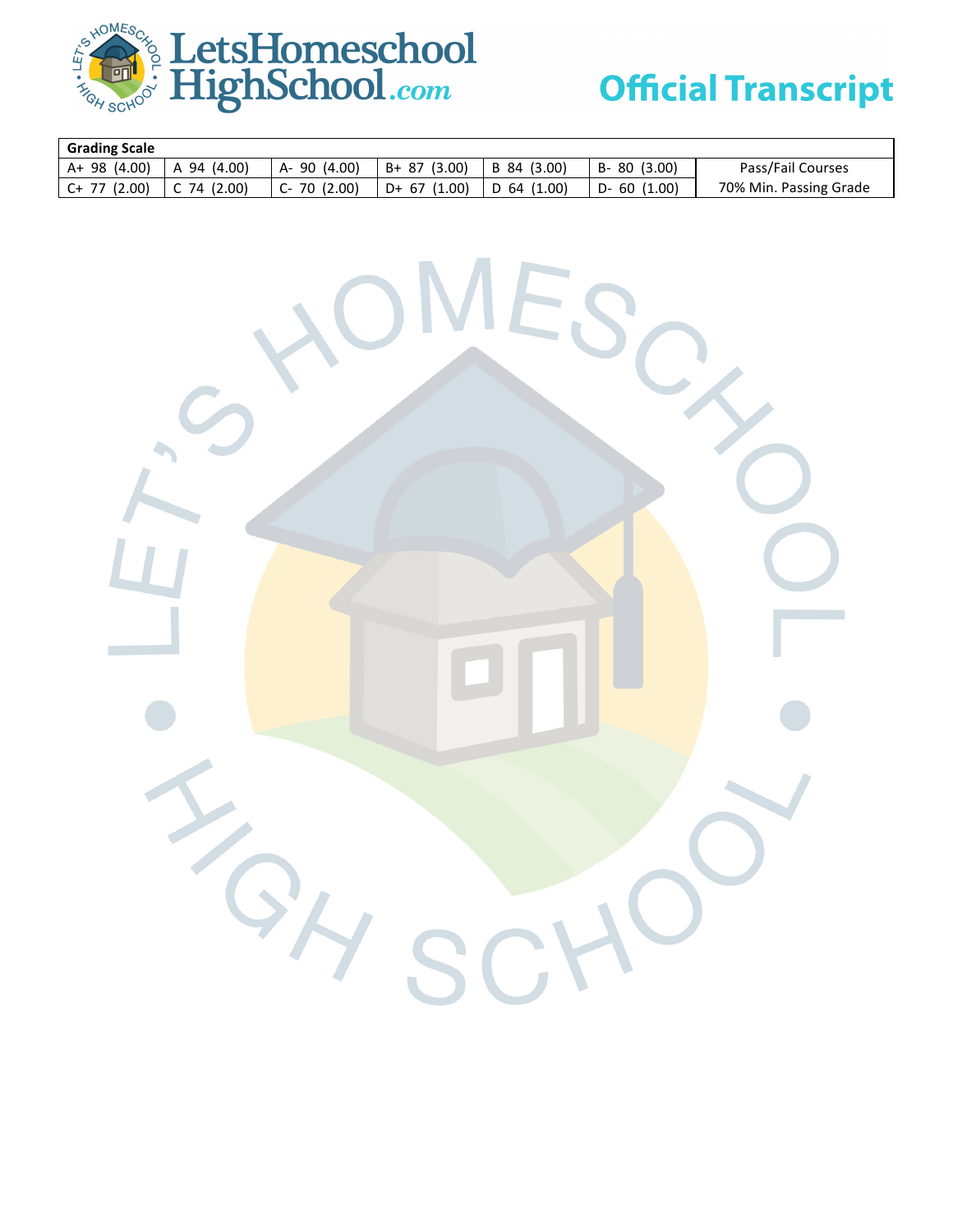

*(Legal name of your home school) - Official Transcript*

| Name: (Student's name)                  |       | <b>DOB:</b> (Student's date of birth)                                | SSN: (Student's Soc. Sec. #) |
|-----------------------------------------|-------|----------------------------------------------------------------------|------------------------------|
| <b>Schools Attended</b><br>From:        | To:   | Name:                                                                | <b>Address:</b>              |
|                                         |       |                                                                      |                              |
|                                         |       | Activities, Awards, Achievements, Hobbies, Volunteer Work, etc.      |                              |
| From:                                   | To:   | Notes:                                                               |                              |
|                                         |       |                                                                      |                              |
|                                         |       |                                                                      |                              |
|                                         |       |                                                                      |                              |
|                                         |       |                                                                      |                              |
| <b>Standardized Testing Information</b> |       |                                                                      |                              |
| Test:                                   | Date: | Score:                                                               | Location/Notes:              |
|                                         |       |                                                                      |                              |
|                                         |       |                                                                      |                              |
|                                         |       | This certifies that the information herein is complete and accurate. |                              |
| Signature:                              |       |                                                                      | Title:                       |
| Printed Name:                           |       |                                                                      | Date:                        |
|                                         |       |                                                                      |                              |

(Legal name of home school)